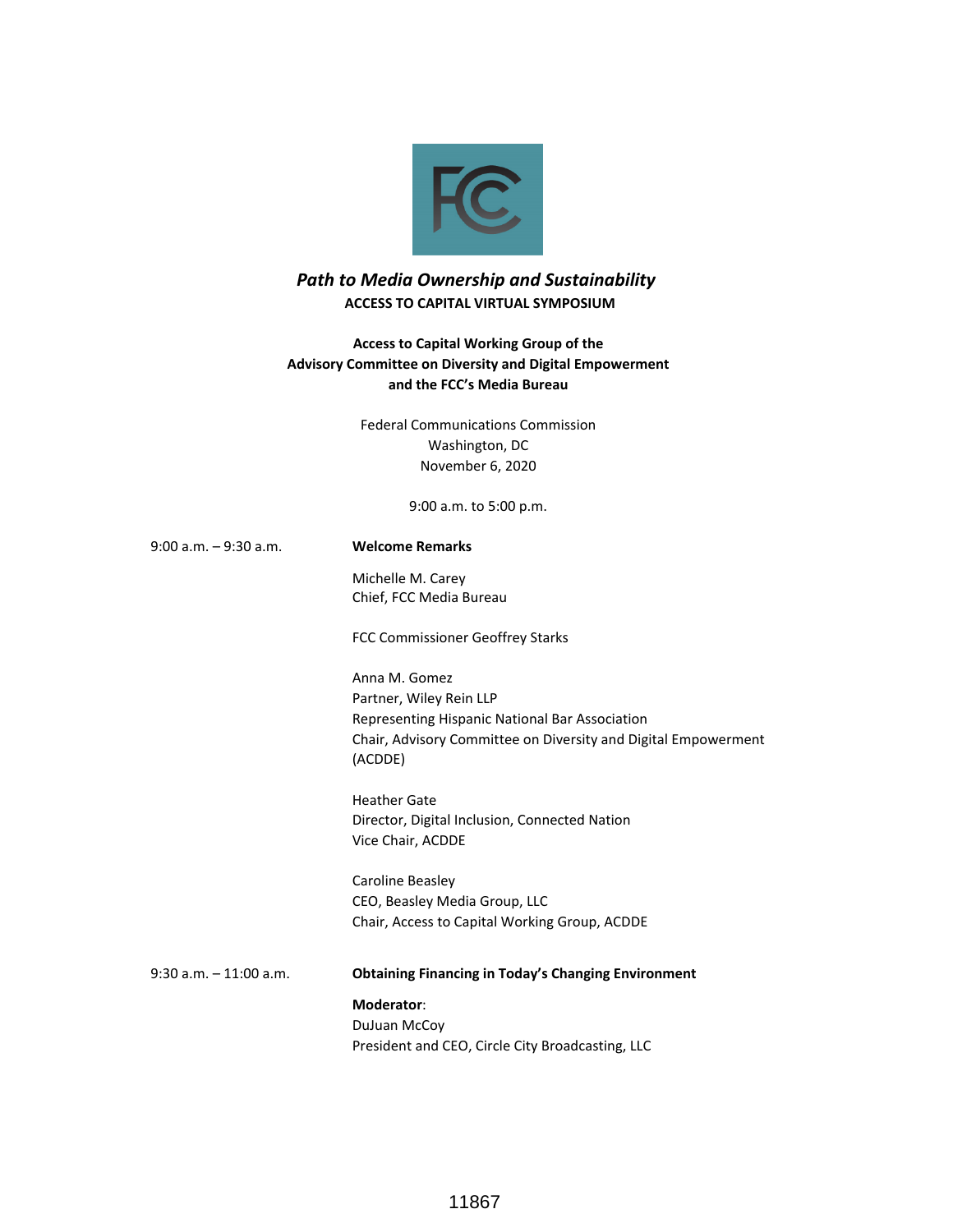|                           | Lending/Finance Subgroup Lead, Access to Capital Working Group,<br><b>ACDDE</b>                                                        |
|---------------------------|----------------------------------------------------------------------------------------------------------------------------------------|
|                           | <b>Panelists:</b><br>Ty M. Shea<br>Chief Financial Officer, Circle City Broadcasting, LLC                                              |
|                           | Garret Komjathy<br>Senior Vice President, Media & Communications Division, U.S. Bank<br>Member, Access to Capital Working Group, ACDDE |
|                           | Daniel J. Damon<br>Managing Director, Loan Capital Markets, U.S. Bank                                                                  |
| 11:00 a.m. $-$ 12:00 p.m. | Tax Certificate Policies to Increase Ownership Diversity: Past, Present<br>and Future                                                  |
|                           | <b>Introduction</b>                                                                                                                    |
|                           | Aama Nahuja                                                                                                                            |
|                           | Legal Counsel, A Wonder Media Company, LLC                                                                                             |
|                           | Political Subgroup Lead, Access to Capital Working Group, ACDDE                                                                        |
|                           | History of Tax Certificate Policy and Minority Media Ownership<br>David Honig                                                          |
|                           | Principal and CEO, JulGlo Productions                                                                                                  |
|                           | President Emeritus and Senior Advisor, MMTC                                                                                            |
|                           | Member, Access to Capital Working Group, ACDDE                                                                                         |
|                           | <b>Update on Tax Certificate Reinstatement Legislation</b><br>Aama Nahuja                                                              |
|                           | Legal Counsel, A Wonder Media Company, LLC                                                                                             |
|                           | Political Subgroup Lead, Access to Capital Working Group, ACDDE                                                                        |
|                           | Congressional Update on Media Ownership Diversity Legislation<br>Kate O'Connor                                                         |
|                           | Chief Counsel, Subcommittee on Communications and Technology,                                                                          |
|                           | Committee on Energy and Commerce                                                                                                       |
|                           | U.S. House of Representatives                                                                                                          |
| 12:00 p.m. - 12:45 p.m.   | <b>LUNCH BREAK</b>                                                                                                                     |
| 12:45 p.m. - 2:00 p.m.    | Potential Impact of a Tax Certificate on the Marketplace                                                                               |
|                           | <b>Moderators:</b>                                                                                                                     |
|                           | Henry Rivera                                                                                                                           |
|                           | Partner, Wiley Rein                                                                                                                    |
|                           | Representing Emma Bowen Foundation                                                                                                     |
|                           | Member, Access to Capital Working Group, ACDDE                                                                                         |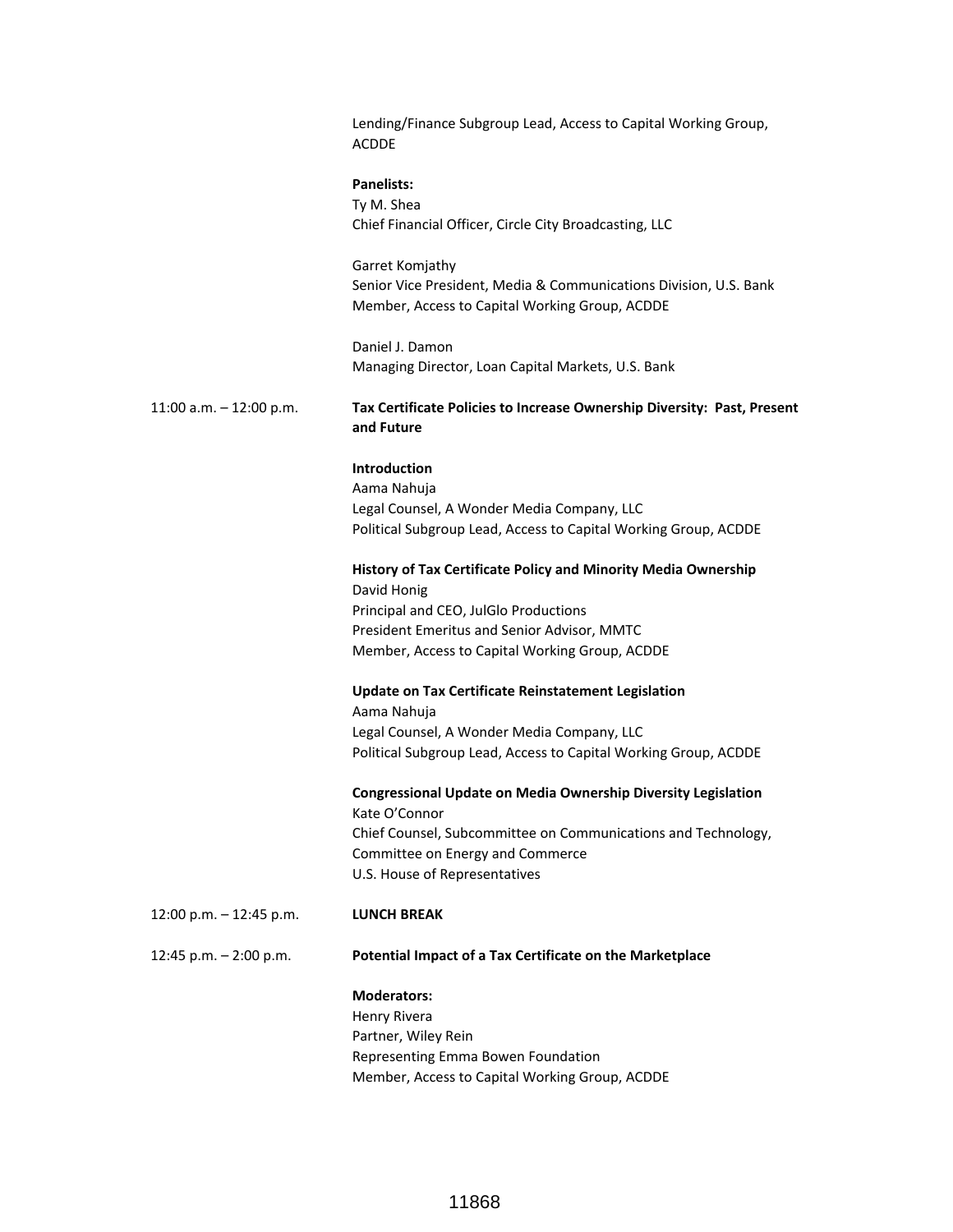Maurita Coley Flippin President, Multicultural Media, Telecom and Internet Council (MMTC) Member, Diversity in the Tech Sector Working Group, ACDDE

### **Panelists:**

Russell M. Perry CEO, Perry Broadcasting

Tomás Martinez, Co-Owner, Solmart Media, Sarasota, Florida

Jeffrey Smulyan Chairman and CEO, Emmis Communications

Sara Lomax-Reese President and CEO, WURD Radio

## 2:00 p.m. – 2:10 p.m. **SYMPOSIUM BREAK**

2:10 p.m. – 3:25 p.m. **Nielsen Media Ratings Measurements for Diverse Media Owners**

### **Introduction**

Skip Dillard Operations Manager and Program Director, WBLS/WLIB, Emmis Communications Broadcast Subgroup Lead, Access to Capital Working Group, ACDDE

## **Moderators:**

James Winston President, National Association of Black Owned Broadcasters Member, Access to Capital Working Group, ACDDE

Nimisha Shukla, M.D. CEO, New Jersey Broadcasting LLC/South Asian Broadcasting LLC Member, Access to Capital Working Group, ACDDE

#### **Panelists:**

Stacie deArmas Senior Vice President for Community Alliances, Nielsen Global Media

Jon Miller Vice President for Audience Insights, Nielsen Global Media

3:25 p.m. – 3:35 p.m. **SYMPOSIUM BREAK**